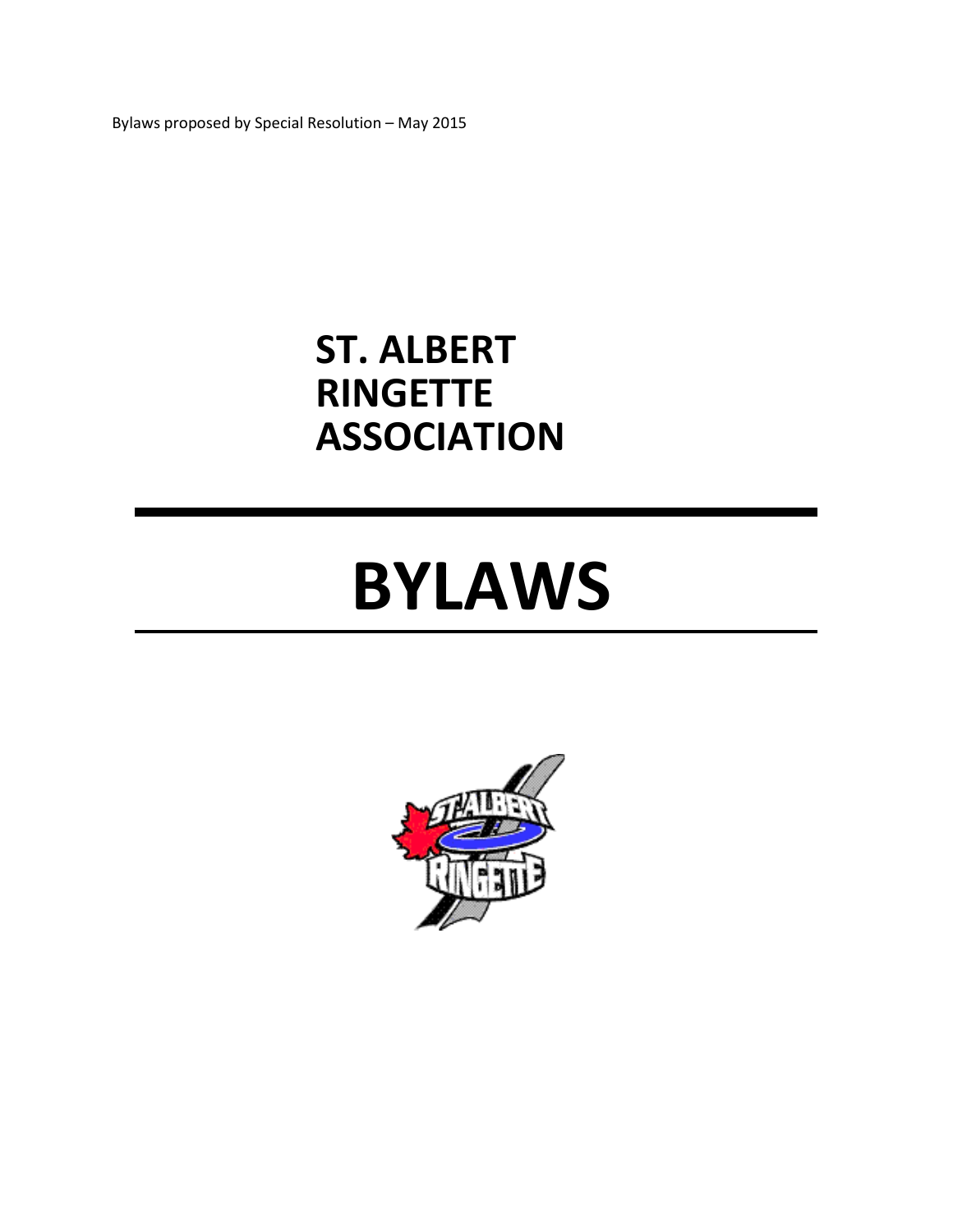# **REVISION HISTORY**

| <b>ACTION</b> | <b>DESCRIPTION</b>       | <b>MANNER</b>                     | Date           |
|---------------|--------------------------|-----------------------------------|----------------|
| Creation      | Approved by the Board of | <b>Special Resolution Meeting</b> | March 18, 1980 |
|               | Directors March 18, 1980 |                                   |                |
| Amended       | Approved by Membership   | <b>Special Resolution Meeting</b> | March 1, 1992  |
| Amended       | Approved by Membership   | <b>Special Resolution Meeting</b> | June 16, 2002  |
| Amended       | Approved by Membership   | AGM                               | May 21, 2015   |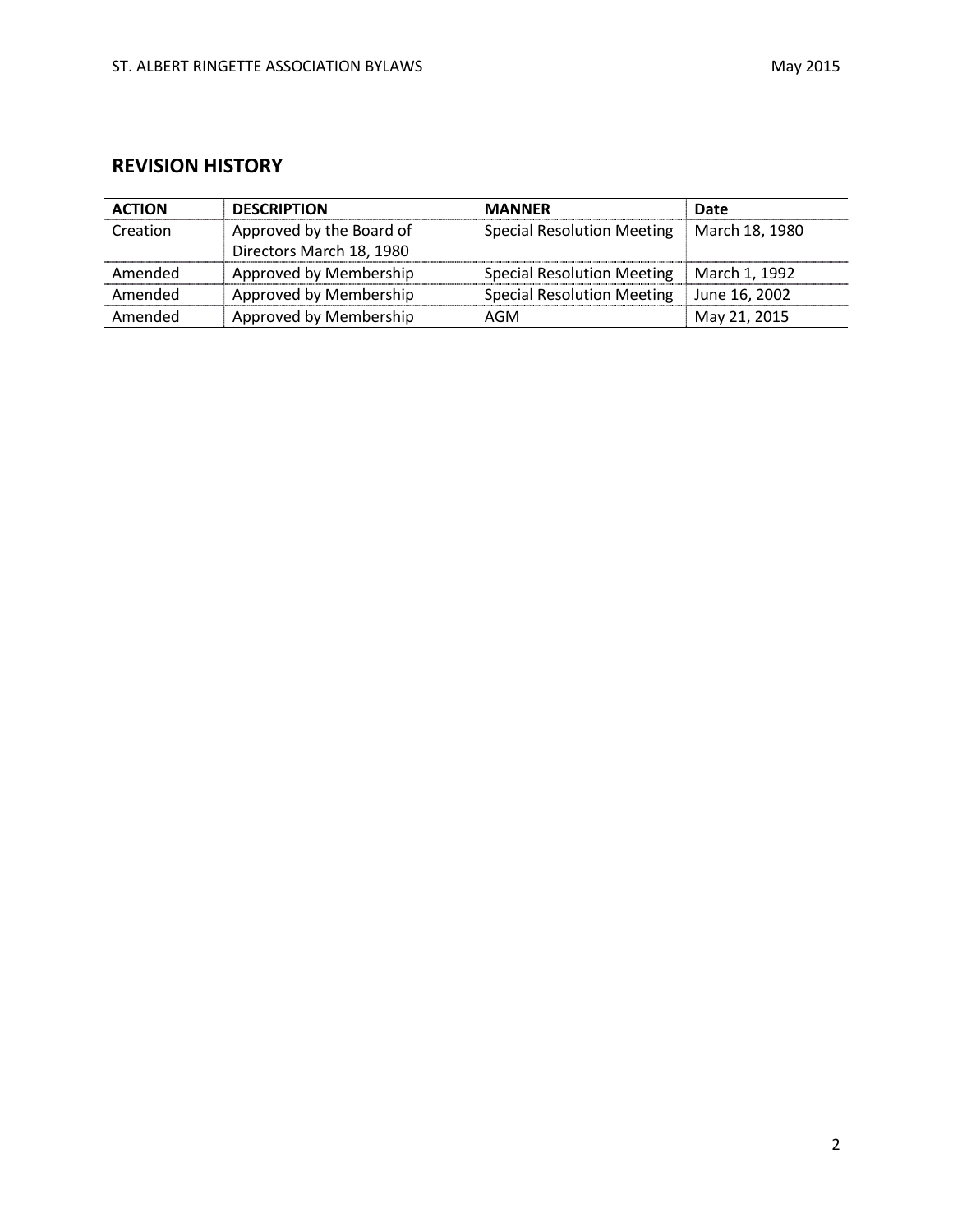# **Table of Contents**

# ST.ALBERT RINGETTE ASSOCIATION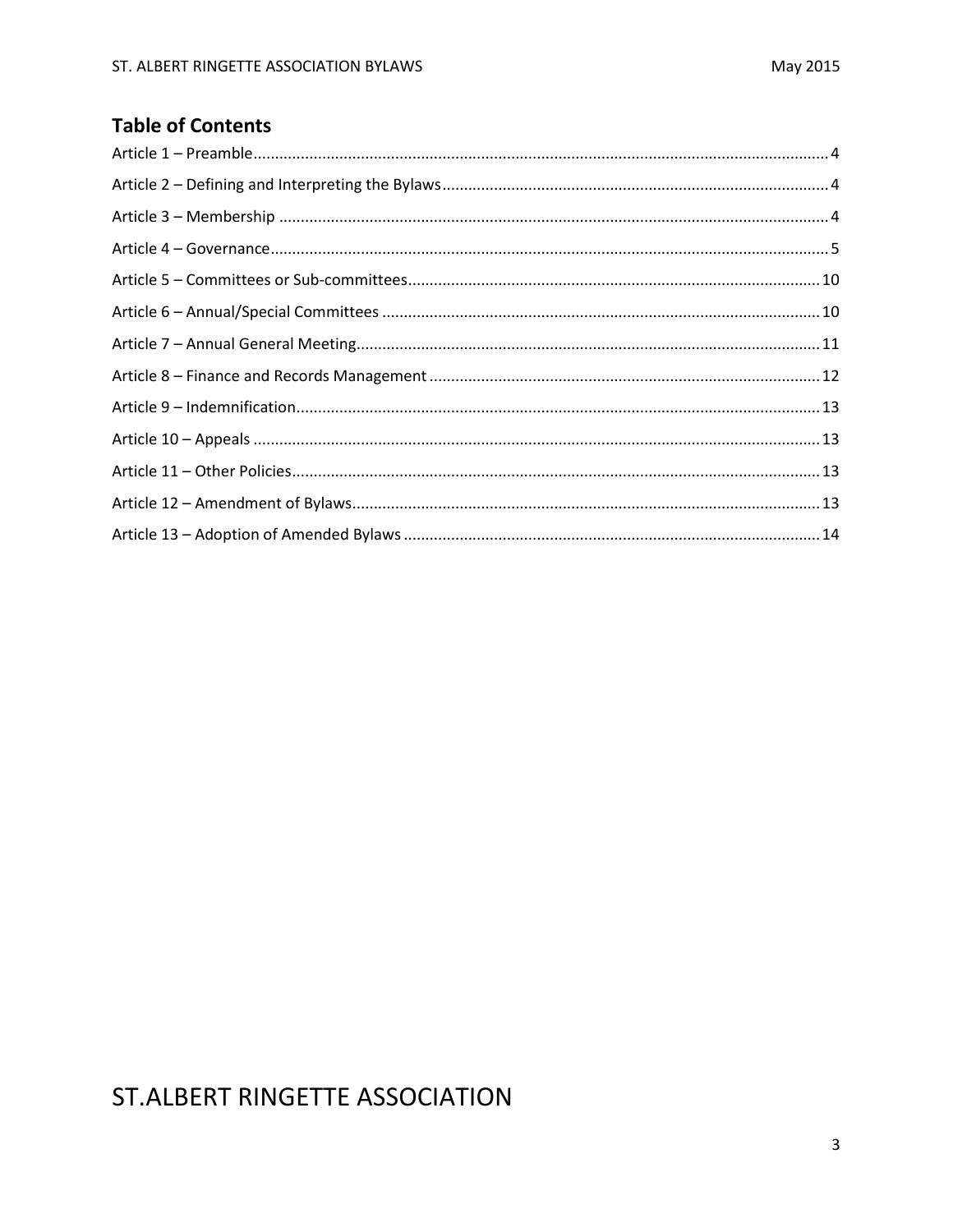#### <span id="page-3-0"></span>**Article 1 – Preamble**

**1.1** The Society

The name of the society is the St. Albert Ringette Association, which may also be known or referred to as SARA or the Society.

**1.2** The Bylaws

The following articles set forth Bylaws of the St. Albert Ringette Association.

# <span id="page-3-1"></span>**Article 2 – Defining and Interpreting the Bylaws**

**2.1** Definitions

In these Bylaws, the following words have these meanings.

**2.1.1** Act meaning the Societies Act of Alberta.

**2.1.2** Association meaning the St. Albert Ringette Association (SARA).

**2.1.3** Annual General Meeting meaning the Annual General Meeting called upon pursuant to Article 8

**2.1.4** Elect means by nomination and vote

**2.1.4.1** Appoint means to appoint by the executive or board.

**2.1.5** Board meaning the Board of Directors of the Association as outlined in Article 5

**2.1.6** Bylaws meaning the Bylaws of this Society.

**2.1.7** Days meaning total days, irrespective of weekends or holidays.

**2.1.8** Director meaning an individual elected to serve on the Board pursuant to these Bylaws.

**2.1.9** Executive meaning an individual elected to serve as an Executive of the Association

pursuant to these Bylaws.

**2.1.10** Member meaning a Member in good standing accepted pursuant to Article 4.

**2.1.11** Meeting meaning any meeting or Executive meeting of the Members.

**2.1.12** Ordinary Resolution meaning a resolution passed by not less than a majority of the votes cast as a meeting of the Board or a meeting of Members for which proper notice has been given.

**2.1.13** Participant meaning a player, coach, manager, trainer or official.

**2.1.14** Registered Address meaning the most recent address of record for a Member, Director or the Association, as the case may be.

**2.1.15** Resolution meaning a motion that has been moved and seconded.

**2.1.16** Special Resolution meaning:

- a. A resolution passed at a General Meeting of the membership of this Association. There must be twenty-one (21) days' notice for this meeting. The notice must state that proposed resolution. There must be approval by a vote of 75% of the voting Members who vote in person.
- b. A resolution proposed and passed as a Special Resolution at a General Meeting with less than twenty-one (21) days' notice. All the Voting Members eligible to attend and vote at the General Meeting must agree; or
- c. A resolution agreed to in writing by all the Voting Members who are eligible to vote on the resolution in person at a General Meeting.

**2.1.17** Voting Member meaning a Member entitled to vote at the meetings of the Association.

**2.2** Interpretation:

The following rules of interpretation must be applied in interpreting these Bylaws.

**2.2.1** Singular or Plural: words indicating the singular number also include the plural, and vice-versa.

**2.2.2** Corporation: words indicating persons also include corporations.

**2.2.3** Headings are for convenience only. They do not affect the interpretation of these Bylaws.

**2.2.4** Liberal Interpretation: these Bylaws must be interpreted broadly and generously.

# <span id="page-3-2"></span>**Article 3 – Membership**

**3.1** Membership Fees

Membership fees, if any, in the Association shall be determined from time to time by the Board.

#### **3.2** Membership

Membership in the Association shall consist of:

- a. All members of the Board of Directors, elected or otherwise.
- b. Those Ringette players who have paid the prescribed annual registration fees, their parent/guardians, and who continue to play Ringette within the Association and who have not been excluded from membership as per Article 4.4.
- c. Coaches, managers or any other team member listed on the Ringette Alberta Team Registration Form (TRF) for the Association for the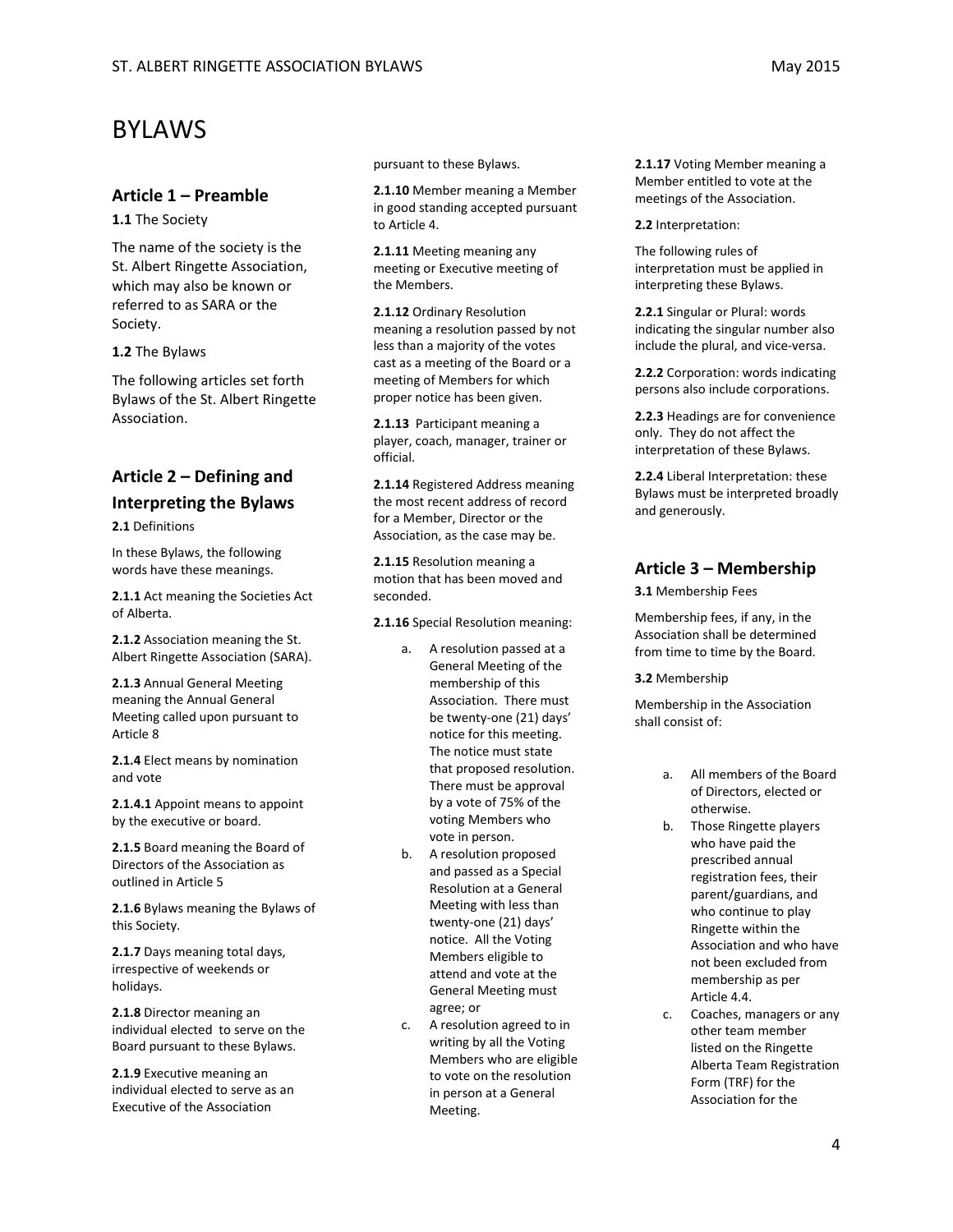current playing year.

d. Any adult member of the public who applies for membership shall be entitled to membership subject to Board approval through a vote. The Board may allow and grant such application at any meeting. The Board has the right to impose a membership fee on the community member and to determine the amount of such fee and if approved, the membership ceases at the end of the Associations fiscal year.

#### **3.3** Withdrawal from Membership

Any member wishing to withdraw from membership may do so upon giving a notice in writing to the Board through its President, Vice President or Secretary. The Board reserves the right to determine if any refund of registration fees will be provide to the withdrawing member in accordance with the current refund policy in effect through the procedure manual. Withdrawal of membership shall not affect the right of the Association, at the discretion of the Board, to pursue payment of any monies owed to the association by the member.

**3.4** Cancellation of membership

Any Membership may be cancelled for just cause which the Association deems reasonable. The resolution must be passed by at least seventyfive (75%) percent of the votes cast at a meeting of the Board. The Executive will inform the member of the results of the vote in writing within 48hours of adjournment of the meeting. Cancelled membership cannot be reinstated.

**3.5** Members in Good Standing

A Member of the Association will be in good standing provided that the Member:

> a. Owes no outstanding Membership dues,

participant fees or other debts to the Association.

- b. Has not ceased to be a Member.
- c. Has not been suspended or had their membership cancelled or had other Membership restrictions or sanction imposed,
- d. Has complied with all the Bylaws, policies, rules and operating procedures of the Association; and if subject to a disciplinary action previously, has fulfilled all terms and conditions of such disciplinary action to the satisfaction of the Association.

**3.6** Cease to be in Good Standing

Members who cease to be in good standing will not be entitled to:

- a. Play the sport of Ringette within this Association.
- b. Vote at meetings of Members or be entitled to the benefits and privileges of Membership until such time as the Board is satisfied that the Member has met the definition of good standing as set out above.
- c. Attend any meetings unless pre-approved by the Executive Committee.
- d. Participate or attend any sanctioned ringette event.

#### **3.7** Voting

A Member having more than one qualification for membership shall have only one (1) vote. Only members 18 years of age or older are eligible to vote.

**3.8** Right of Membership Refusal

Membership within the St. Albert Ringette Association is not automatic upon registration and payment of fees. Membership is a privilege and not a right. As such, the Association has the right to refuse membership.

**3.8** Appeal Process for Suspension or Cancelation of Membership

Upon receipt of the request to appeal, the President (unless the President is the member appealing, then the VP) will form and chair an appeal committee comprised of 2 other Executive Officers and 2 elected directors. The committee will meet in person within ten (10) days of the appeal being received and shall render a decision within five (5) days of the meeting. The committee will immediately inform the Board and the appellant of the decision and successful appeal shall result in the automatic reinstatement of the member.

# <span id="page-4-0"></span>**Article 4 – Governance**

**4.1** The affairs of the Association shall be managed by a Board drawn from the Members.

**4.2** Except as otherwise provided in the Act or these Bylaws, the Board has the powers of the Association and may delegate any of its powers, duties and functions as follows:

**4.2.1** Managing the affairs of the Association – the Board will make and amend policies, rules and operating procedures for managing the affairs of the Association in accordance with the Act and these Bylaws; will ensure members adhere to these policies, rules and operating procedures, and will ensure directions from General Meetings are carried out.

**4.2.2** Discipline – The Board may make policies and procedures relating to the discipline of Members and participants in the Associations programs, and will have the authority to discipline Members and participants in accordance with such policies and procedures.

**4.2.3** Dispute Resolution – The Board may make policies and procedures relating to the management of disputes within the Association and all disputes will be dealt with in accordance of such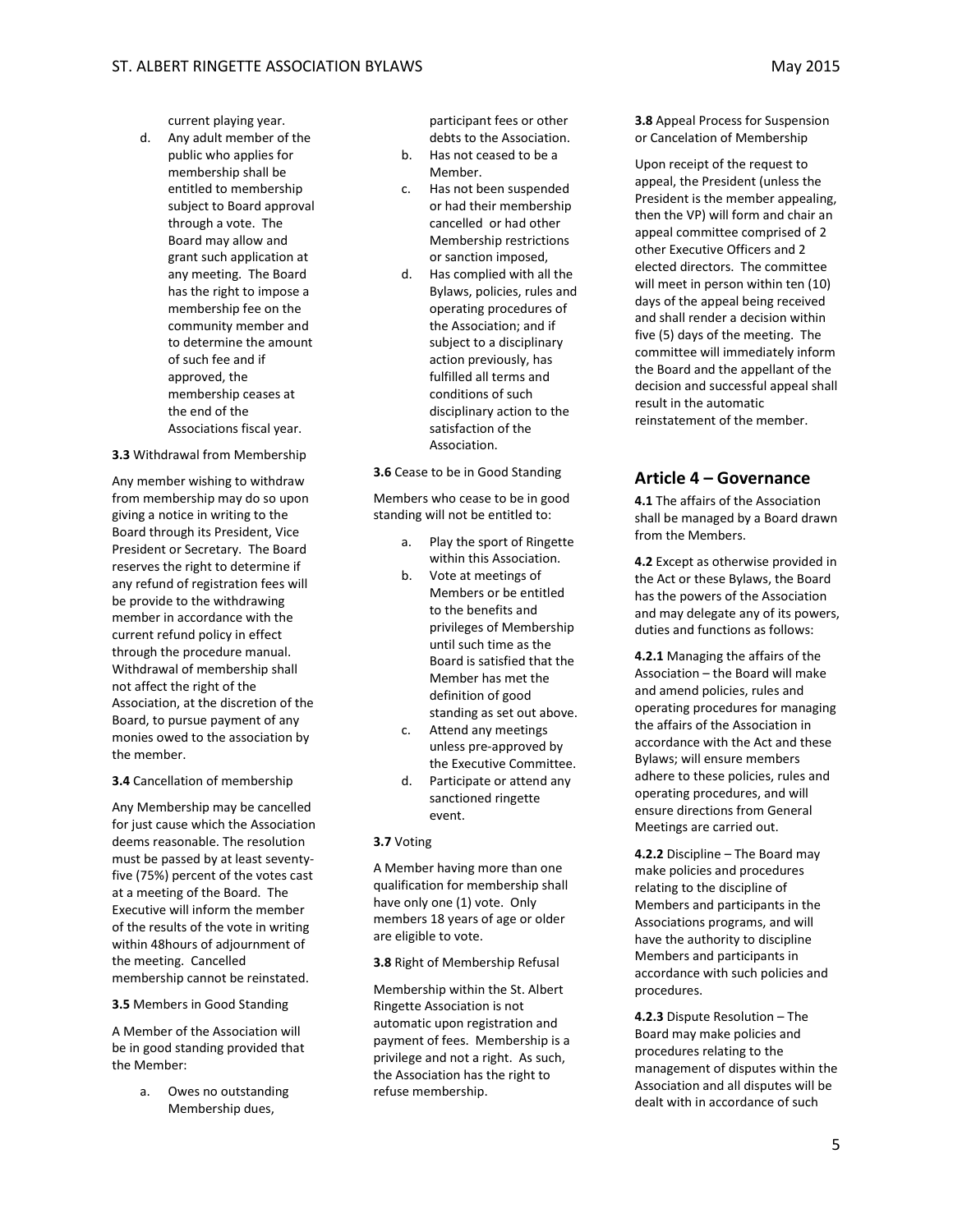policies and procedures;

**4.2.4** Employment of Individuals – The Board may employ or engage under contract such individuals as it deems necessary to carry out work of the Association. Employees will not have voting rights of the Association.

#### **4.3** Eligibility of Directors

Any individual who is 18 years of age or older and is considered a member in good standing as per Article 4.5 may be nominated.

#### **4.4** Election of Directors

The Directors shall be elected at each Annual Meeting or at any general meeting upon the recommendation and nominations outline in these Bylaws.

Directors are elected to a specific position as defined by Article 5.

#### **4.4.1** Term

All Executive Officers expect the Past President shall be elected at the Annual General Meeting of the Association:

Odd Year Election – President & Treasure

Even Year Elections – Vice-President, Secretary and Registrar

Elections for partial terms where a vacancy has occurred will take place at the Annual General Meeting – always keeping the rotation in place.

The term of office of Executive Officers shall be every 2 years and no Officer may serve more than 2 consecutive terms in the same position, and may not serve more than 4 consecutive terms (8 years) as an Elected Officer.

The term for elected Directors is not to exceed two (2) years and Directors will hold office until their successors have been duly elected in accordance with these Bylaws or unless they resign, are removed

from, or vacate their office in a manner prescribed in these Bylaws.

If an Executive Officer or Director assumes an office through appointment by the Board due to vacancy as per Article 5.4.3, the Executive Officer or Director may finish and complete the duties for the current fiscal year ending April 30. Upon the completion of the current playing/fiscal year, the Director will be required to run for election at the AGM.

#### **4.4.2** Resignation of Director

A Director may resign from the Board at any time by presenting a written notice of resignation to the President of the Board of Directors. Verbal resignations will not be accepted. A valid resignation must include:

- a. Reason for resigning,
- b. Date of submission of the resignation to the President,
- c. Signature of Director

Upon receipt of the written resignation:

- a. The President must make the entire Board aware of the request for resignation within 24 hours of receipt;
- b. If the resignation is received within 14 days of the next scheduled Board meeting, the matter will be held until this meeting to determine the subsequent appointment of this position;
- c. If the next Board meeting is scheduled greater than 14 calendar days into the future, the President will immediately call a meeting of the board within 14 days of the receipt of the resignation;
- d. the resignation will become effective on the date the Board accepts the request;
- e. The Board will immediately begin the

process of replacement of the vacated position and/or transitioning responsibilities to another Director.

When a Director who is subject to a disciplinary investigation or action of the Association resigns, that Director will nonetheless be subject to any sanctions or consequences resulting from the disciplinary investigation or action and is not protected or shielded from future Board action based on resignation.

#### **4.4.3** Vacant Office

If for any reason an office is or remains vacant the board shall appoint a Director to fulfill the obligations upon completion of the current playing/fiscal year. The Director will be required to run for election at the AGM.

The office of any Director will be vacant automatically if the Director:

- a. Without reasonable explanation as determined by the Board through a majority vote, fails to attend three (3) consecutive meetings of the Board;
- b. Is found by a court to be of unsound mind;
- c. Becomes an employee or contractor of the Association or an employee or contractor of a Member of the Association;
- d. Upon the Directors death;
- e. Upon losing their status as a Member;
- f. Commits a serious breach of trust.

#### **4.4.4.** Removal of Director:

a. Any Director may be removed by Special Resolution requiring 75% vote at any regular or Annual General meeting, provided the Director has been given notice of and the opportunity to be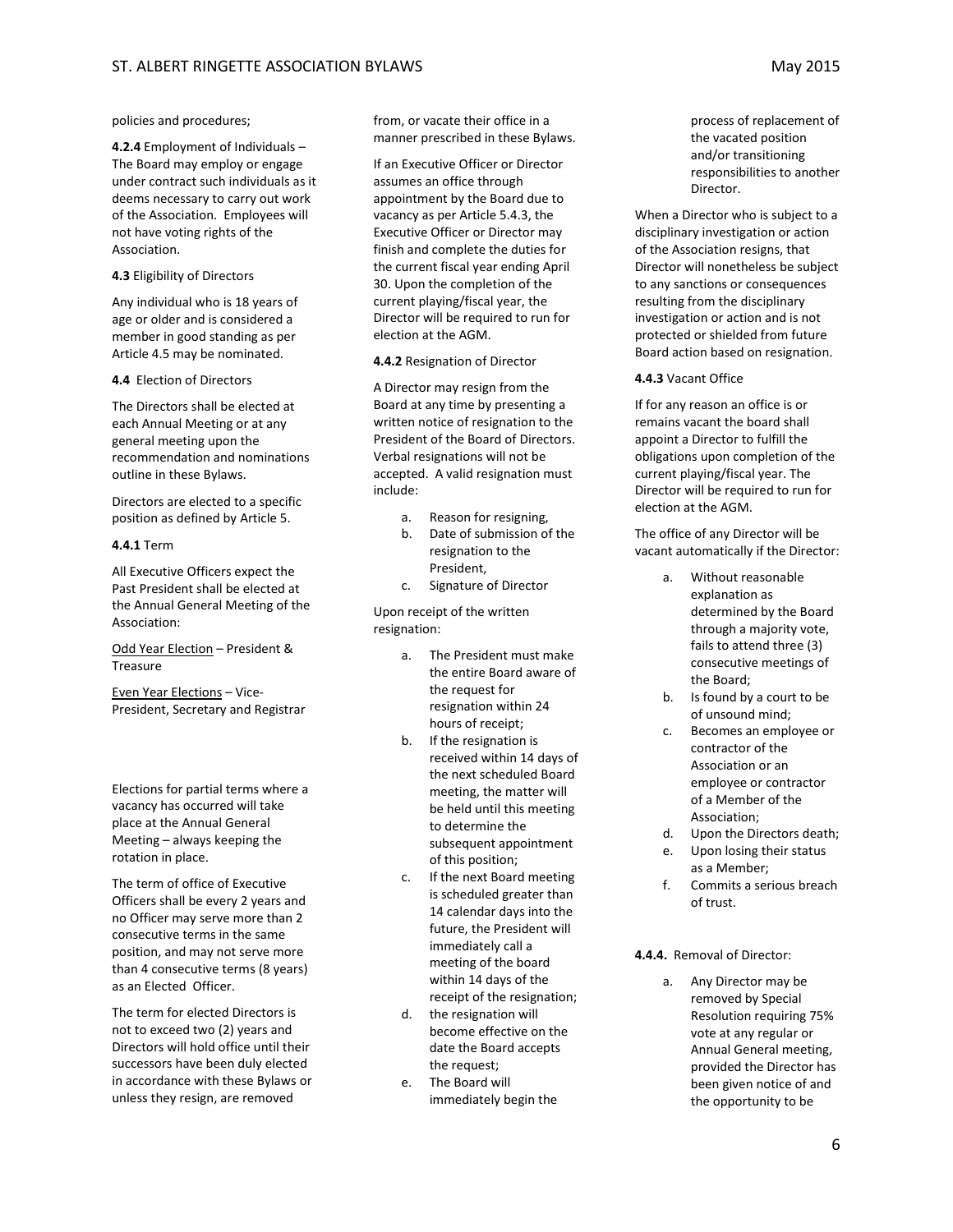present and to be heard at the meeting where such a Special Resolution is put to a vote. At this time a replacement for the person removed shall be elected to serve the remainder of the term;

b. The Board may, by 75% vote, remove a Director or Officer who, in the opinion of the Board has or is being remiss or neglectful of duty or by conduct tending to impair his contributions and/or discretion as a Director.

#### **4.4.5** Nomination of Executive and Directors for Election

Any nomination of an individual for election as an Executive or Director will:

- a. Include the written consent of the nominee; on the approved nomination form
- b. Be submitted to the Nominating Committee or appointed designate
- c. Where a current Executive or Director wishes to run for reelection at the expiry of their term, the Executive or Director will indicate the intention to the Secretary in writing not less than twenty-one (21) days prior to the Annual General Meeting
- d. Come from a call for nominations from the 'floor' announced by the Chairman at an Annual General Meeting for any positions where there are no applicants.

#### **4.4.6** Circulation of Nominations:

For the Annual General Meeting, valid nominations will be circulated or announced to Members by the Secretary as they become available or as defined by these Bylaws.

#### **4.4.7** Quorum

A quorum for the transaction of

business at any meeting of the Board (not including the AGM and special meetings) shall be the majority of the Executive and must include either the President or Vice President.

A quorum for the transaction of business at the AGM or any special meeting shall be a minimum of twenty (20) members, including at least 50% of the filled Board of Director positions one of which must be either the President or Vice President.

#### **4.4.8** Manner of Voting

At all meetings, voting will be by a show of hands unless any of the Directors present request a secret ballot.

Should a secret ballot be required, any member of the Executive will count the ballots and announce the decision. Ballots will be destroyed immediately following the decision.

In certain circumstances, where a quick decision is required by the board and the decision is not of a nature that would require significant discussion, voting by email will be permitted and will require a 66% vote in favor to pass the motion.

#### **4.4.9** Eligible Voters

At all meetings other than the AGM, only elected Executive and Directors are eligible to cast one vote per designated position. If a Directorship is occupied by 2 or more individuals, only one vote may be cast to represent the position, not by the number of individuals occupying the role.

Employees are not allowed to vote. Proxy votes are not allowed. Directors must be present in person.

#### **4.4.10** Voting and Decisions

The President is allowed to vote, unless a tie breaking situation arises.

In the case of an equality of votes where a tie breaker is required, a

second vote will be called and the President shall not have a second vote.

Unless otherwise specified in these By-laws, questions and motions arising at any meeting of the Board shall be decided by a majority of votes cast at that meeting.

#### **4.4.11** Notice of Meeting

Not including the Annual General Meeting or special meetings, appropriate written notice of Board meetings, served other than by written mail, will be given to all Directors at least 5 (five) days prior to the scheduled meeting. Notice served by written mail will be sent at least 21 (twenty-one) days prior to the date of the meeting.

Notice of a meeting of the Board of Directors is required unless all Directors waive notice, or if those absent consent to the meeting being held in their absence.

Written notice will include notice by email, and sufficient notice will be deemed provided to any one email address provided by a member at the time of registration.

#### **4.4.12** Number of Meetings

The Board will hold at least 9 (nine) meetings per year inclusive of the Annual General Meeting. Meetings will be scheduled monthly during the season.

#### **4.4.13** Call of Meetings

The meetings of the Board will be at the call of the President or any 3 (three) Directors.

#### **4.4.14** Open Meetings

Meetings of the Board will be open to Members in good standing and the public except where the Board determines that a closed meeting is required. Such determination may be made by Resolution immediately following the approval of the agenda.

**4.4.15** Remuneration and Expenses:

The payment of any dividend or remuneration out of the funds of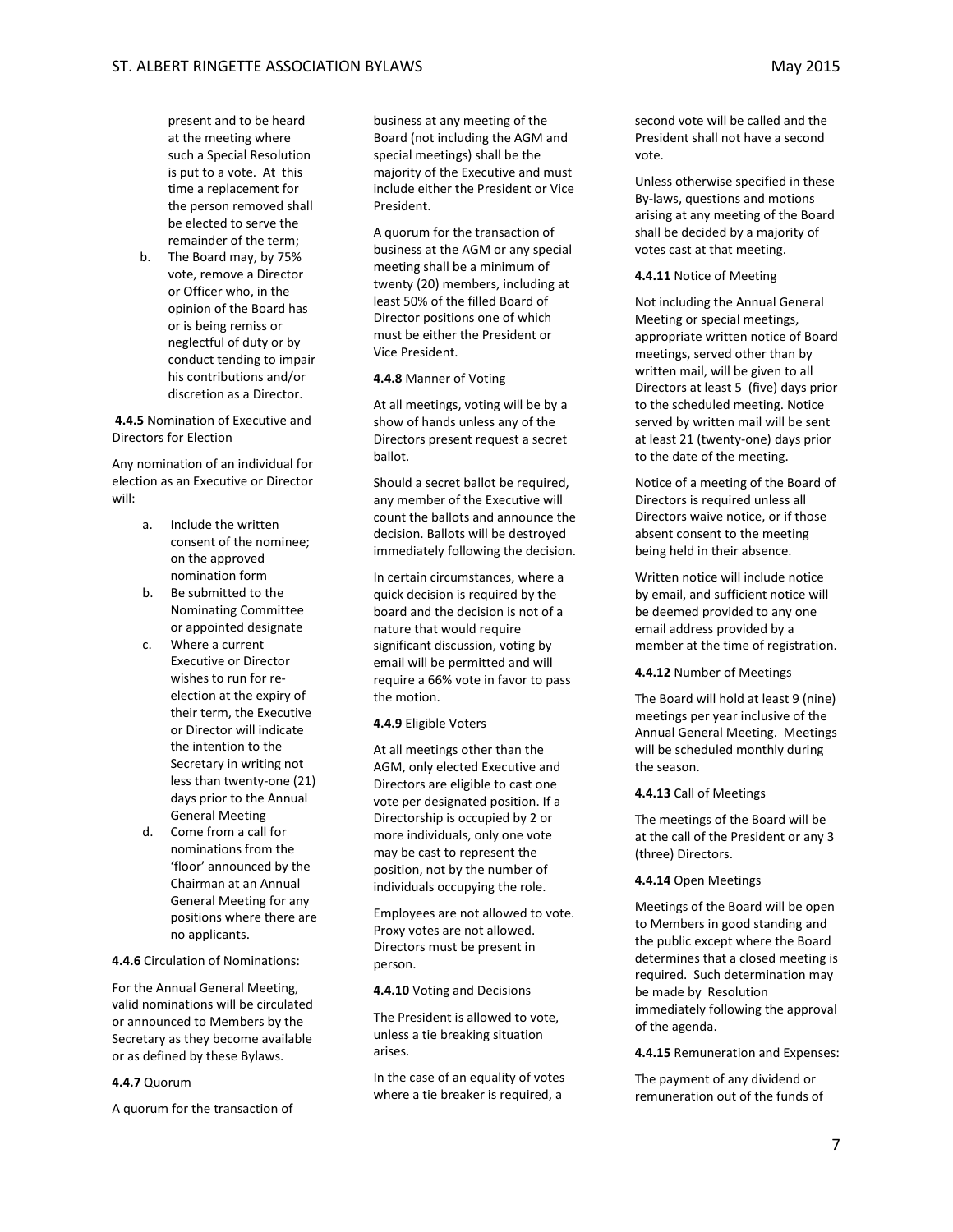the Association to any of the Directors is prohibited.

Any reimbursement for expenses by any member of the Board or membership is subject to the review Board of Directors. The Board is free to pay its expenses without individual approval or review on each individual expense. However, if there is any question about the validity of expenses, it is subject to the approval by a majority vote and any general meeting of the Board of Directors.

#### **4.5** Executive Officers

Vacancies of various offices shall not invalidate Board proceedings. The Board shall be composed of the 10 members made up of 5 Elected Executive Officers and 5 Directors. The following are the Executive Officers:

- **President**
- ⋅ Vice-President
- **Secretary**
- ⋅ Treasurer
- ⋅ Registrar

**4.5.1** The President shall:

- ⋅ Hold a voting position;
- Preside at all meetings of the Association and of the Directors and shall be entrusted to carry out all orders and resolutions of the Board;
- As a member of the Board of Directors, shall attend or appoint another person to attend all general meetings and Board meetings of the association, preparing written reports as required;
- Represent the Association in dealings with Ringette Alberta;
- Act as a representative for the Association with all other Zones within Alberta;
- ⋅ Coordinate the operation and conduct of the Association;
- Be a co-signer for the

Associations finances;

- Act in good faith, with the focus of all actions or decisions to benefit the Association;
- Perform other duties as required by the Board.

#### **4.5.2** The Immediate Past President shall:

- Does not hold a voting position;
- Acts in good faith, with the focus of all actions or decisions to benefit the Association;
- Assist the President in any manner required to allow the President to fulfill their duties and obligations of President;
- Perform other duties as required by the Board.

**4.5.3** The Vice-President shall:

- ⋅ Hold a voting position on the Board of Directors; In the absence of the President, perform the duties and exercise the powers of the President;
- Act as interim President should the President resign or be removed until the meeting is called;
- Be a co-signer for the Association finances; Be responsible for all discipline procedures for
- the Ringette program and sit as the chair of the discipline committee, when hearings are necessary;
- Be responsible for enforcing discipline procedures and notifying Ringette Alberta Representative of all match penalties, suspensions and further actions taken;
- Be a voting member on all committees or subcommittees;
- Review and recommend

operating rule and bylaw changes;

- Act in good faith, with the focus of all actions or decisions to benefit the association;
- Perform other duties as required by the President or the Board.

#### **4.5.4** The Secretary shall:

- ⋅ Hold a voting position on the Board of Directors;
- Attend all meetings and Annual General Meetings;
- ⋅ Keep minutes of all meetings and Annual General meetings; submitting copies to the members of the Board and to such other persons as the Board shall direct;
- ⋅ Ensure all motions or resolutions are recorded correctly and represent the exact direction of the Board;
- Ensure proper notice is provided to all required attendees of any general, special or Annual General Meetings;
- ⋅ Prepare an agenda in advance of any meeting, and provide it to all attendees within 48 hours of the meeting commencement;
- ⋅ Maintain all minute books and records of the Association;
- Make sure supplies are available;
- Provide communications to the membership or other groups as directed by the President or the Board;
- Act in good faith, with the focus of all actions or decisions to benefit the Association;
- Perform other duties as are delegated by the President or the Board.
- **4.5.5** The Treasurer shall:
	- ⋅ Hold a voting position on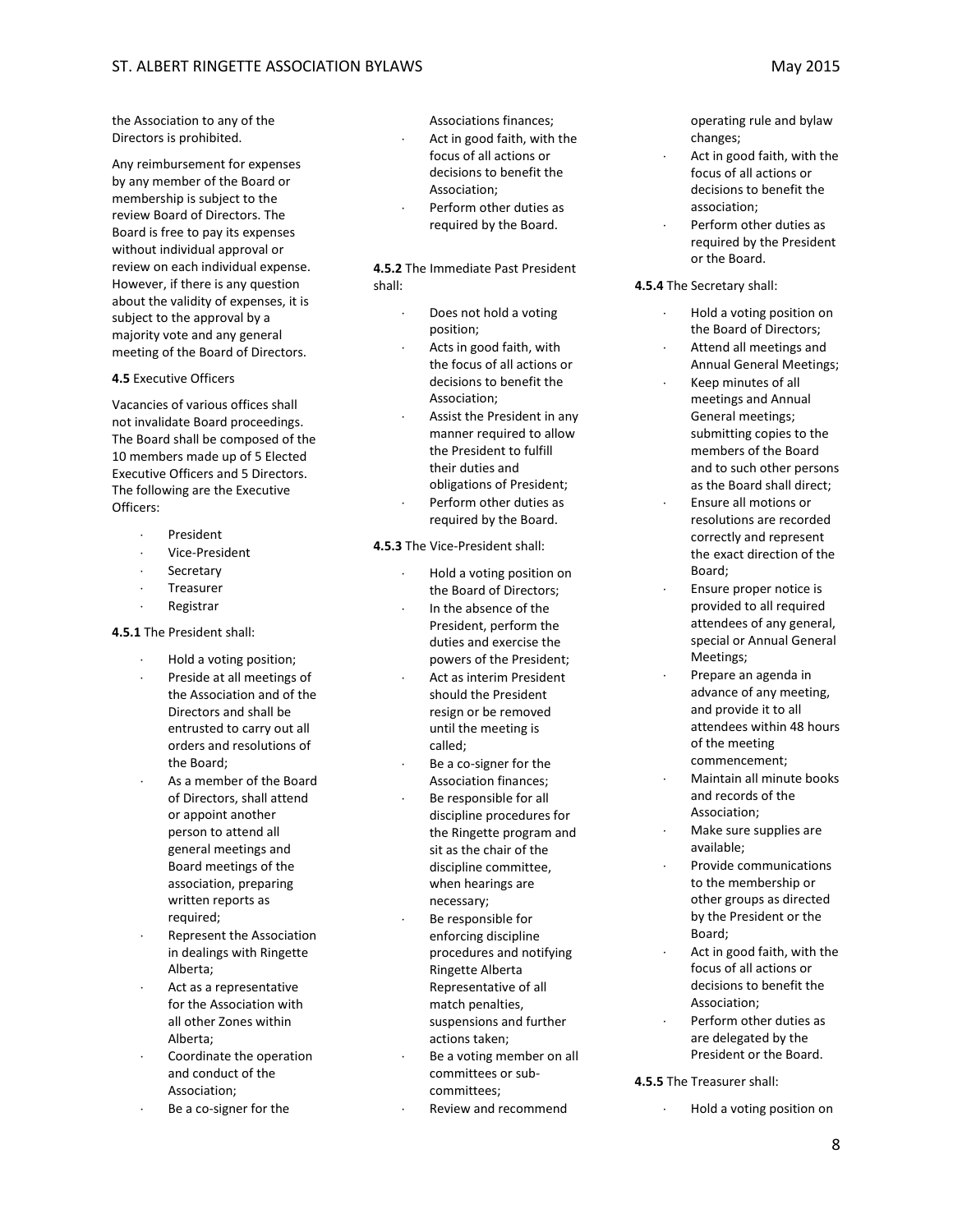the Board of Directors;

- Collect and deposit money in a proper bank account(s);
- Pay all accounts and legitimate bills of the Association on time with no lapse past a defined deadlines;
- ⋅ Alert the Board of Directors in the event of any financial issue or matter that threatens the viability of Association;
- Maintain the financial records of the Association in accordance with the Bylaws;
- Prepare budgets yearly, or as requested by President;
- Be prepared to offer a projected budget at the annual meeting;
- Prepare and present a financial report on the financial status at all meetings, or a the request of the President;
- Make the books and financial records available for inspection at the Annual General Meeting or at the request of the President for any member to review;
- Make the books and financial records available for inspection of the Audit Committee at their request;
- Co-sign all cheques drawn on the account of the Association;
- Report to all meetings;
- Act in good faith with the focus of all actions or decisions to benefit the association;
- Perform such duties as are delegated by the President or the Board.

**4.5.6** The Registrar shall:

- ⋅ Hold a voting position on the Board of Directors;
- Ensure the membership information is accurate

and current;

- ⋅ Ensure that all data and information complies with any and all privacy legislation;
- Ensure that there is a back up storage system in place to ensure data integrity and viability;
- Collect all registrations and ensure they are complete and meet with the requirements of the Association and Ringette Alberta;
- Submit the registrations for St. Albert Ringette to Ringette Alberta, as defined by Ringette Alberta and ensure the upkeep of this registration;
- The registration of St. Albert Ringette program with any leagues the association participates in as defined by the specific/individual leagues, and the upkeep
- of this registration; ⋅ Ensure all team and Association registrations are submitted to the required parties, organizations, leagues or governing bodies within
- the prescribed deadlines; Act in good faith, with the focus of all actions or decisions to benefit the association;
- Produce a valid copy of the Ringette Alberta Team Registration Form as required, and requested by any member of the Executive Committee;
- ⋅ Maintain an accurate registration database which includes, but is not limited to the players:
	- 1. Date of Birth
	- 2. Address
	- 3. Telephone number(s)
	- 4. E-mail address
	- 5. Identification of parents and/or

guardians

- 6. Association Identification number, if one exists
- 7. Ringette Alberta identification number, if one exists
- 8. Alberta Health Care number
- 9. Name of Community League player is associated with
- All duties as are delegated by the President or the Board

#### **4.6** Elected Directors

One Director may hold more than one office and there shall be a minimum of 5 Directors on the Board of Directors.

- Ice Allocator
- Referee Allocator
- Development Director
- Evaluation Director
- Sponsorship, Fundraising and Events Director

#### **4.6.1** Additional Directors

The Board shall be entitled to appoint additional directors with such titles from time to time. In this event, the Board must fully define:

- a. The title of the new role;
- b. If the position is voting or non-voting;
- c. The responsibilities and scope of role;
- d. The period for which the position will exist. In the event that the new position will exist beyond the year that it was created, the position will be subject to the election/appointment process defined in these Bylaws. Furthermore, the Board shall be entitled to delete such additional directors on its discretion.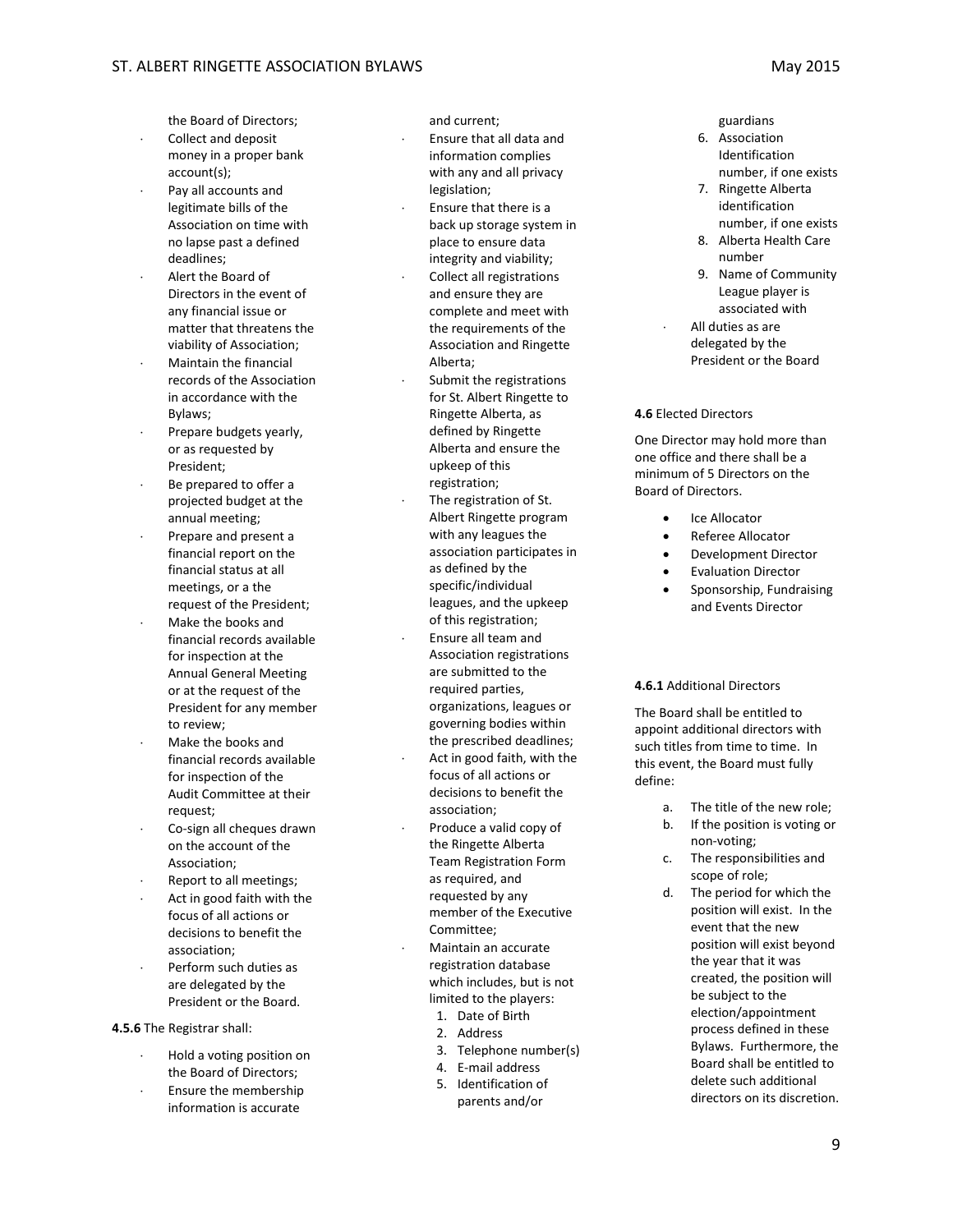#### **4.7** Operating Procedures

The Board of Directors will create and maintain a Policy and Procedure Manual that directs the how SARA will operationalize and manage the sport of Ringette within St. Albert.

The Board will ensure that:

- All operations that will affect the membership are addressed within the Procedure Manual and that this manual will be updated on a regular basis;
- ⋅ All decision that affect any member, team, division or SARA as a whole; and those which fall outside of these Bylaws or Procedures are:
	- a. Addresses in a timely manner at a Board meeting. The decision cannot be postponed when there are timelines to be adhered to.
	- b. Are made, or confirmed, by the Board of Directors.
	- c. Brought to a majority vote at the Board when there are differences in opinion or position on how to proceed.
	- d. Are subject to appeal as defined within Article 11.

# <span id="page-9-0"></span>**Article 5 – Committees or Sub-committees**

**5.1** Committees and Subcommittees

The Board may appoint such committees as it deems necessary for managing the affairs of the Association and may appoint members of committees or provide for the election of members of committees and may delegate to any committee any of its powers, duties, and functions except where prohibited by the Act or these Bylaws. In all cases, the Committee shall have, abide by, include, or be defined by the following:

- a. Terms of Reference the Board will establish the terms of reference and operating procedures for committees and may delegate any of its power, duties or functions to any Committee.
- b. Committee Chair Unless otherwise prescribed in the Committee's Terms of Reference, the Committee Chair will be appointed by the Board of Directors.
- c. Voting Quorum Unless otherwise prescribed in the Committee's Terms of Reference or these Bylaws, quorum for any Committee will be the majority of its voting members.
- d. Vacancy When a vacancy occurs on any Committee, the Board may appoint an individual to fill the vacancy for the remainder of the Committee's term, provided this individual satisfies any qualifications for the membership of the Committee.
- e. Vice-President The Vice President(s) will be a member of all Committees of the Association.
- f. Removal The board may remove any member it has appointed to any Committee.
- g. Dissolution The Board may dissolve any committee it has created provided the motion has been passed at a general meeting.
- h. Termination of Committee – All committees and it's members will dissolve at the end of the current fiscal year. The Committee may be recreated in the following year, following the

process outlined here.

# <span id="page-9-1"></span>**Article 6 – Annual/Special Committees**

**6.1** Nominating Committee

In preparation for the Annual General Meeting, the Board shall form a Nominating Committee composed of:

- ⋅ President
- ⋅ Vice-President
- **Secretary**
- One member chosen from the Board of Directors through a vote

The Nomination Committee shall have the following requirements:

- a. The committee be formed no later than 30 calendar days before the call for nominations for the Annual General Meeting or the Announcement of the Annual General Meeting, whichever comes first;
- b. Shall ensure a nominations form exists and is functional;
- c. Shall meet when required to review all nominations;
- d. Shall ensure all nominees are members in good standing and approve them as such;
- e. Shall post the list of approved nominees on the website within 5 days of receipt;
- f. Shall present the entire list of approved nominees to the Board no later than 5 calendar days prior to the Annual General Meeting;
- g. Shall have list of approved nominees posted on the Associations website no later than 5 calendar days before the Annual General Meeting;
- h. Shall receive nominations at the Annual General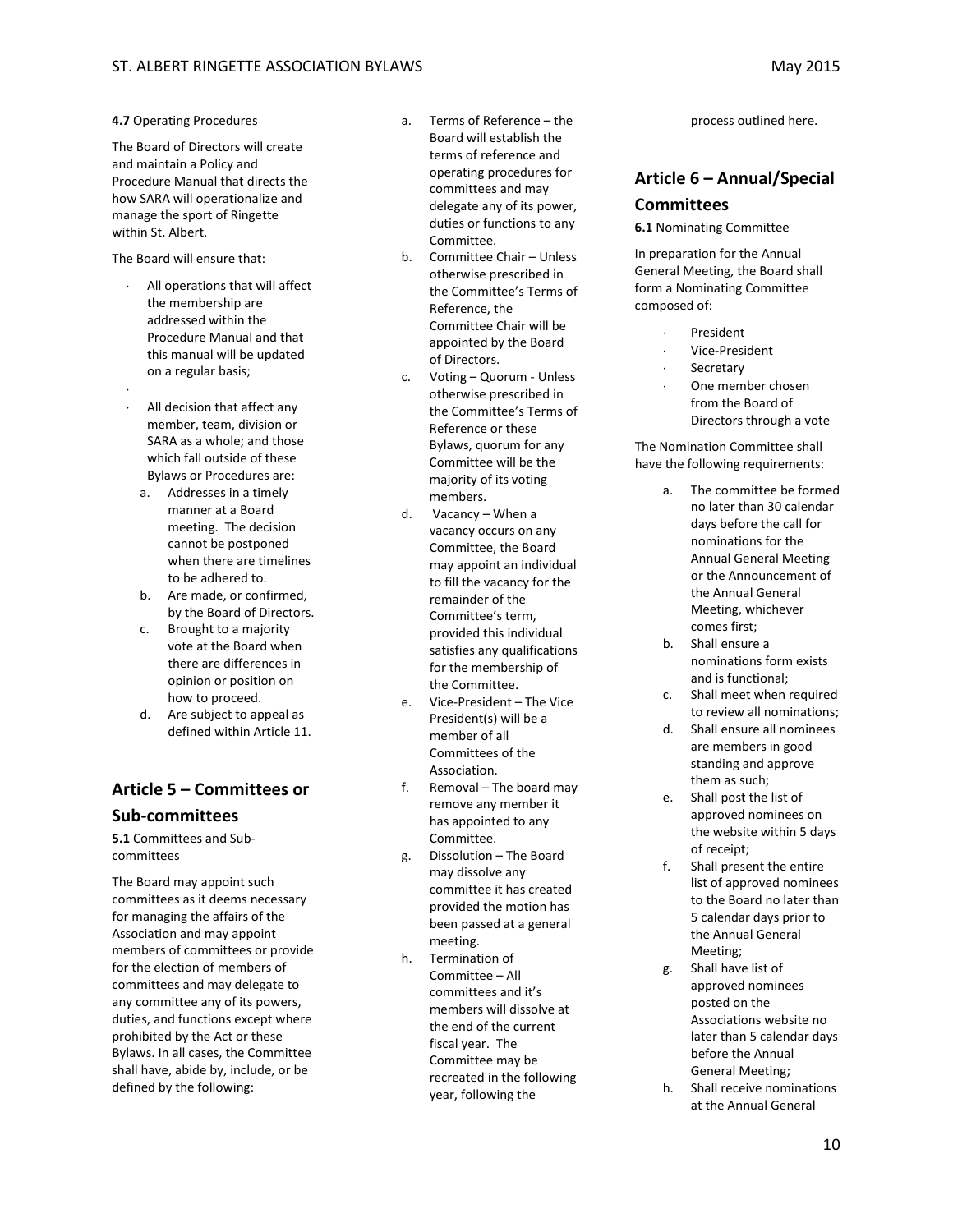Meeting from the 'the floor' following a call for nominations by the Chairperson when required and defined under these Bylaws.

#### **6.2** Executive Committee

The Executive Committee exists to allow the Board to function and remain efficient by having the Executive Committee act on the Boards behalf when having a full Board meeting is not possible (i.e. between Board meetings) or as required. The Executive Committee is not designated to replace the decision making authority of the Board or usurp its power. Rather, the Executive Committee is to act in the best interest of the Board and move its affairs forward when time or circumstance does not allow for an actual meeting of the Board. All decisions made by the Executive Committee must be ratified by the Board at the next meeting, and are not in force without board ratification.

The members of the Executive Committee shall be:

- ⋅ President
- ⋅ Vice-President
- **Secretary**
- **Registrar**
- ⋅ Treasurer

#### Operating directives for the Committee are:

- a. Quorum for all decisions is 3 (three) members of the Committee one of which must be President or Vice President;
- b. Decisions will be made based on a majority vote;
- c. In the event of a tie vote, the issue shall be stayed and held over for discussion at the next full Board meeting;
- d. All decisions of the Executive Committee will be:
- Written up in minute form;
- Have a motion associated

with decision;

- Reference applicable Bylaws or Policy when appropriate;
- Have the results of the motion and vote recorded;
- Tabled on the agenda for the next Board meeting for review;
- ⋅ Immediately communicated to the Board as a decision by the Executive Committee;
- Voted upon at the next Board meeting, by the board, to either support or reject the decision (s) made.

#### **6.3** Financial Review Committee

The financial Review Committee shall comprise of:

- Treasurer acting as chair
- ⋅ President
- ⋅ Vice-President
- **Secretary**
- One member in good standing that will be appointed at the AGM

The committee shall:

- a. Be responsible for the financial affairs of the Society;
- b. Form the formal link between the Board and the Members to represent the financial status of the Association;
- c. Ensure the books, accounts and records of the Secretary and Treasurer shall be audited at least once per year by a duly qualified accountant or by two members of the society elected for that purpose at the Annual Meeting;
- d. Complete and prepare a statement of the standing of the books for the previous year;
- e. Complete and submit the Annual Return as defined by the Act.

f. Request or direct a financial audit

# <span id="page-10-0"></span>**Article 7 – Annual General**

# **Meeting**

#### 7.1 Annual Meeting

The Association shall hold an Annual Meeting within 120 days of the completion of the annual fiscal year – April 30.

7.1.1 Notice of Meeting

Notice of the Annual Meeting shall be by letter or electronic mail to the last known address of each Member, at least twenty-one (21) days prior to the Annual Meeting. All specifics for the Annual General Meeting will also be posted on the Associations website.

7.1.2 Business and Agenda

The following business shall be conducted at the Annual Meeting:

- a. Call to Order
- b. Adoption of Agenda
- c. President's Welcome
- d. Approval of Minutes from previous Annual General Meeting
- e. Business Arising
- f. Executive Officer's
- Report\*\*
- g. Treasurer's Report
- h. Director's Report\*\*
- i. Staff Reports\*\*
- j. Committee Report\*\* k. Old Business
- l. New Business
- m. Election of Officers
- n. Announcements
- o. Adjournment
- *\*\*Indicates Optional Items*

7.2 Nomination Process

When conducting the nominations for Directors of the Association, the following process shall be followed:

Nominating Procedures:

a. The Nominating Committee will create and circulate a nominations form to the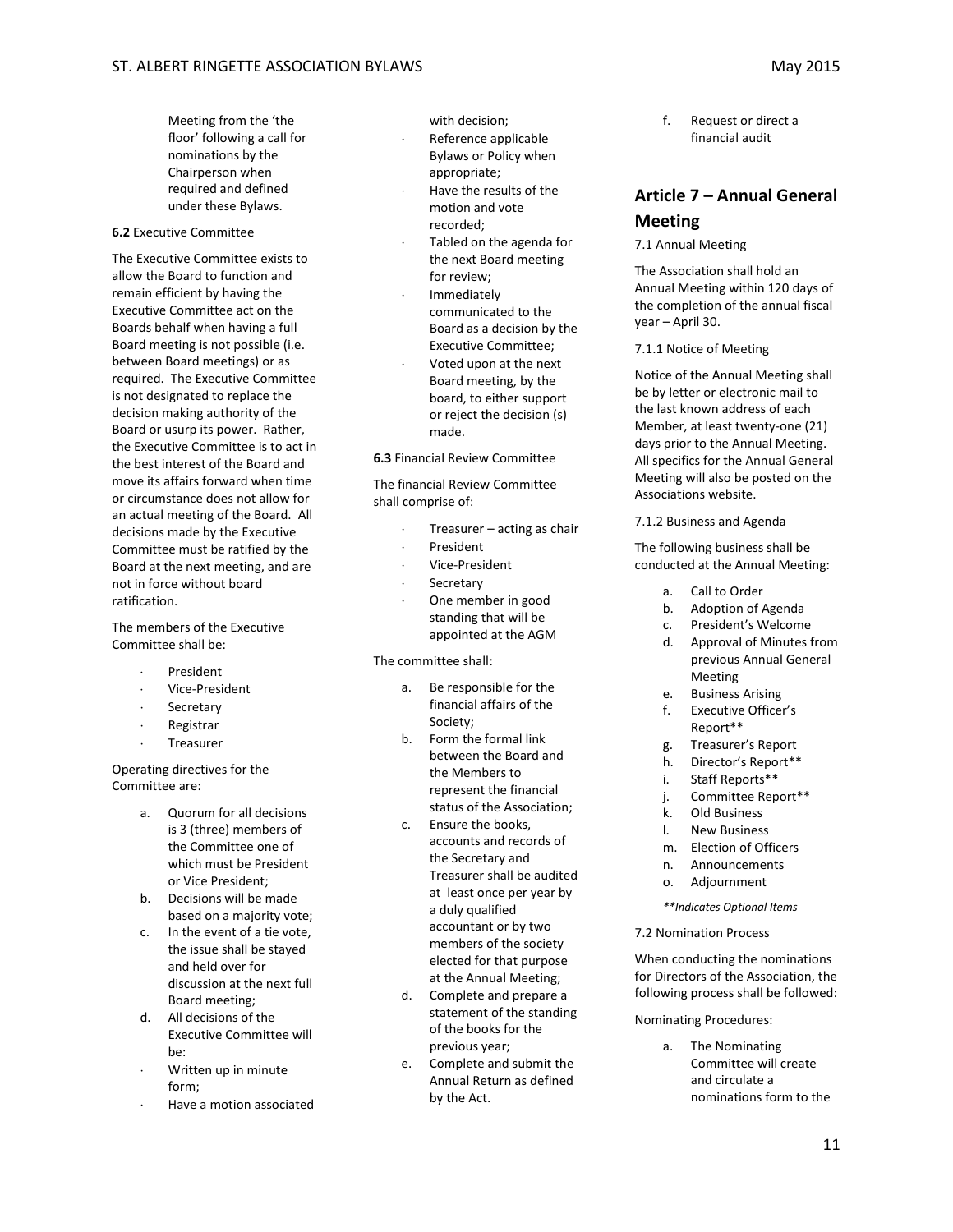membership;

- b. The Nomination form must include an acknowledgement signed by:
- The nominator, who is a member in good standing with the Association;
- The nominee, who is a member in good standing with the Association;
- A declaration that the nominee is willing to stand for the office as set out in the nomination
- c. The membership will return the completed forms to the Nominations committee within the specific timelines;
- d. The Nominations Committee will validate the nomination. Any invalid nominations will be addressed by the Nominations Committee;
- e. Nominations will close 7 calendar days before the AGM.

#### At this point:

- Winners by acclamation will be declared for all uncontested positions;
- Any positions not yet filled will be carried over to the Annual General Meeting and a call for nominations will be made from the floor.

#### 7.2.1 Eligible Voters

Eligible voters are those who are 18 years of age at the time of the vote, and are considered to be members of the Association in good standing, as described in Article 5.4.9 of these Bylaws.

#### 7.2.2 Manner of Voting

All voting in the Annual General Meeting shall be conducted as follows:

> Voting in AGM for elected positions shall be conducted through a secret ballot

- Proxy votes are not allowed.
- 7.2.3 Decision Making

Elections will be decided by majority vote of the members in accordance with the following:

- ⋅ One Valid Nomination Winner declared by acclamation (refer to Nomination Procedures above)
- ⋅ Two or more Valid Nominations – Winner is the nominee receiving the greatest number of votes.

7.2.4 Tie Breaking

In the event that a vote results in a tie, further voting will take place immediately upon completion of the initial vote, and shall not be rescheduled for a new date.

The election process will continue until a winner is declared through the following:

- Where there are only 2 individuals in competition for a role:
	- a. If after the 2nd vote a tie still remains, both names will be places in a hat, with the winner being drawn from the hat.
- Where there are more than 2 individuals in competition for a role:
	- a. A further vote will take place with only those individuals tied for the role remaining in the competition, and the nominees who are not tied are removed from the competition;
	- b. If a tie still exists after the vote, the process outlined above will be repeated until either a sole winner is declared, or 2 nominees tied in votes remain;
	- c. Once 2 nominees tied in votes remain, the process outlined above regarding

2 individuals will be applied.

# <span id="page-11-0"></span>**Article 8 – Finance and**

## **Records Management**

8.1 Finance and Auditing

#### 8.1.1 Fiscal Year

The fiscal year of the Association will end on April 30, or such other period as the Board may from time to time determine.

8.1.2Financial Records

The necessary financial records of the Association required by these Bylaws or by applicable law will be necessarily and properly kept by the Treasurer. The financial records of the Association may be inspected by any member at the Annual General Meeting, or at any other time upon giving reasonable notice and arranging a time satisfactory to parties involved.

8.1.3 Minutes

The Secretary will prepare and keep the minutes of the Association meetings and the minutes of the Board meetings.

All approved minutes will be posted on the association's website.

8.1.4 Signing Authority

The President, Vice President and Treasurer shall have signing authority for all financial transactions conducted in the name of the Association employing a dual signature process.

8.1.5 Execution of Authority

All written agreements entered into in the name of the Association will be signed by the President and at least one other member of the Executive Committee provided the Board has fully endorsed the agreement through a vote.

8.1.6 Borrowing

The Association may borrow funds upon such terms and conditions as the Board may determine.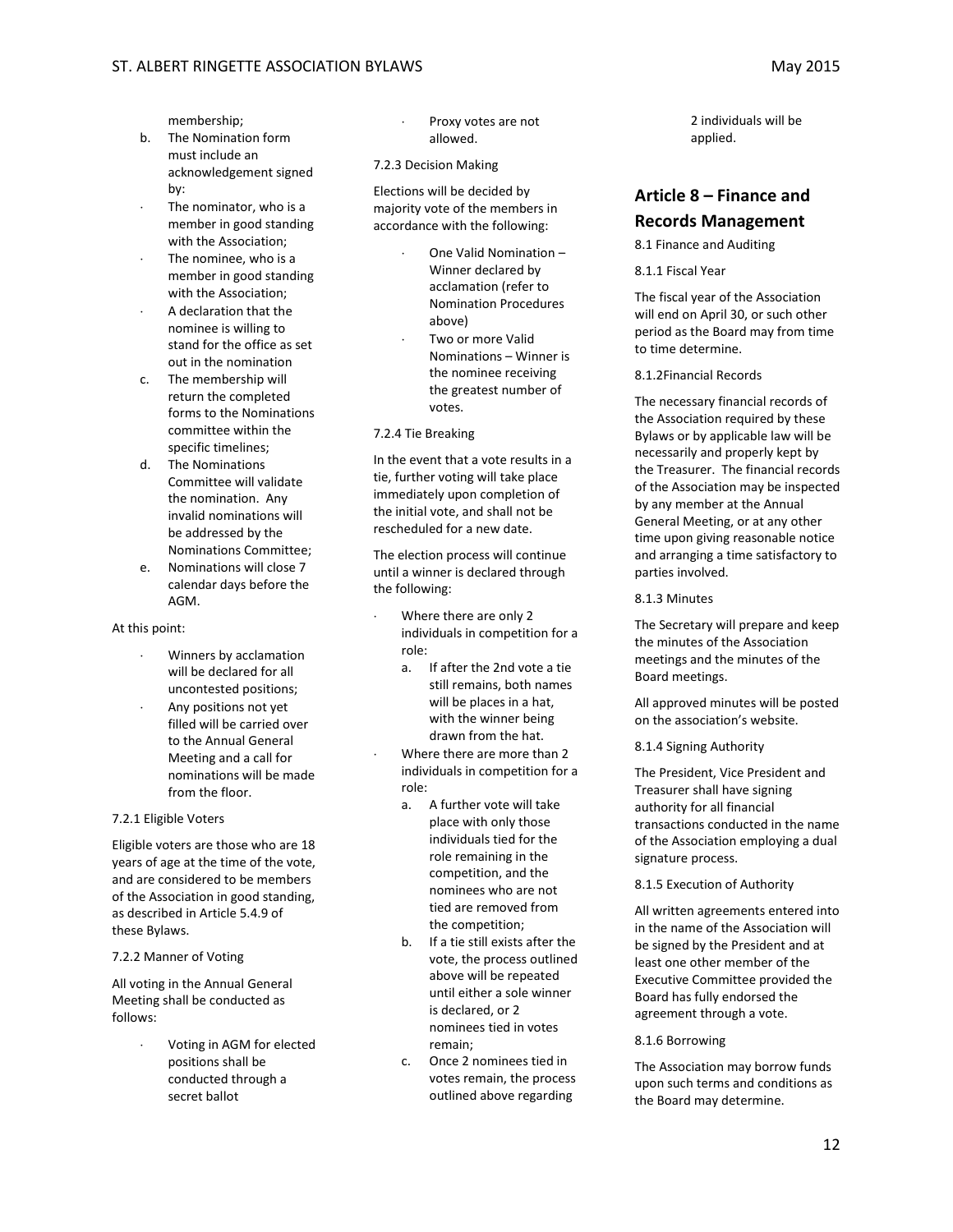#### 8.1.7 Financial Institutions

The banking business of the Association, or any part thereof, will be transacted with such banks, trust companies or other financial institutions as the Board may designate, appoint or authorize from time to time and all such banking business, or any part thereof, will be transacted on the Association's behalf by such one or more officers and/or other persons as the Board may designate, direct or authorize from time to time.

### <span id="page-12-0"></span>**Article 9 – Indemnification**

9.1 Will Indemnify

The Association will indemnify and hold harmless each Director and Executive member from and against any and all claims, demands, actions, or cost which may arise or be incurred as a result of lawfully performing the duties in good faith of a Executive or Director.

9.2 Will not indemnify

The Association will not indemnify a Director or Executive or any other individual for acts of fraud, dishonesty or bad faith.

9.3 Insurance

The Association may purchase and maintain insurance for the benefits of its Directors and Executives, as the board may determine.

#### <span id="page-12-1"></span>**Article 10 – Appeals**

These Bylaws reflect the Board of Director's right to make decisions and create policy based on what the Board believes to be within the best interest of the sport of Ringette within the association. The Association acknowledges that the membership may not always agree with the decisions made by the Board and has a right to appeal

decisions made by the Board.

Any member of The Association who is affected by a decision made by the Board of Directors, the Executive Committee or any officer or Director of The Association has the right to appeal the decision.

10.1 Grounds for Appeal

Members will only be able to appeal issues in the following circumstances:

- 1. The decision makers did not have the authority to make the decision;
- 2. The decision makers failed to follow a procedure, policy or bylaws;
- 3. The decision makers were influenced by bias or conflict of interest (COI);
- 4. The decision makers failed to consider relevant facts, or considered irrelevant facts;
- 5. The decision makers made a decision contrary to policy, procedure or bylaw.

10.2 Appeal Procedures

The Board of Directors will create an appeals procedure which addresses:

- 1. Appellant submission criteria, including but not limited to:
	- Time limit on appeal
	- submission
	- Appeal format
	- requirements
	- Fee
	- Submission criteria
- 2. Appeal Review Committee Body, which will include but not limited to:
	- Time line for review
	- Response format
- 3. Appeal Committee composition;
- 4. Level of appeal available to applicant;
- 5. Appeal body decision responses.

#### <span id="page-12-2"></span>**Article 11 – Other Policies**

The Association must follow additional polices as a member of the Parent Organization RINGETTE ALBERTA. All Directors, Executive, Members and Participants of the Association are required to adhere to these policies, as each describes. These policies include:

- Screening Policy
- Code of Conduct Policy
- Privacy and Confidentiality Policy
- Discipline and Complaints Policy
- Conflict of Interest Policy

# <span id="page-12-3"></span>**Article 12 – Amendment of Bylaws**

12.1 Special Resolution

The Bylaws of the Association may only be amended, revised, repealed, or added to by a Special Resolution at a meeting (Annual, Special or General) of Members, and through a vote, for which proper notice has been given.

12.2 Notice of Amendment

The membership must be provided with proper notice when any alterations of the Bylaws are going to be undertaken.

Proper notice for Bylaw amendment shall be considered to be no less than 21 days, and will be undertaken by electronic mail. The notice must include details of the proposed resolution to change the Bylaws.

12.3 Resolution of Amended Bylaws

The Secretary is responsible for registering the Bylaws with the Provincial Registrar within 10 business days of the amended Bylaws being passed.